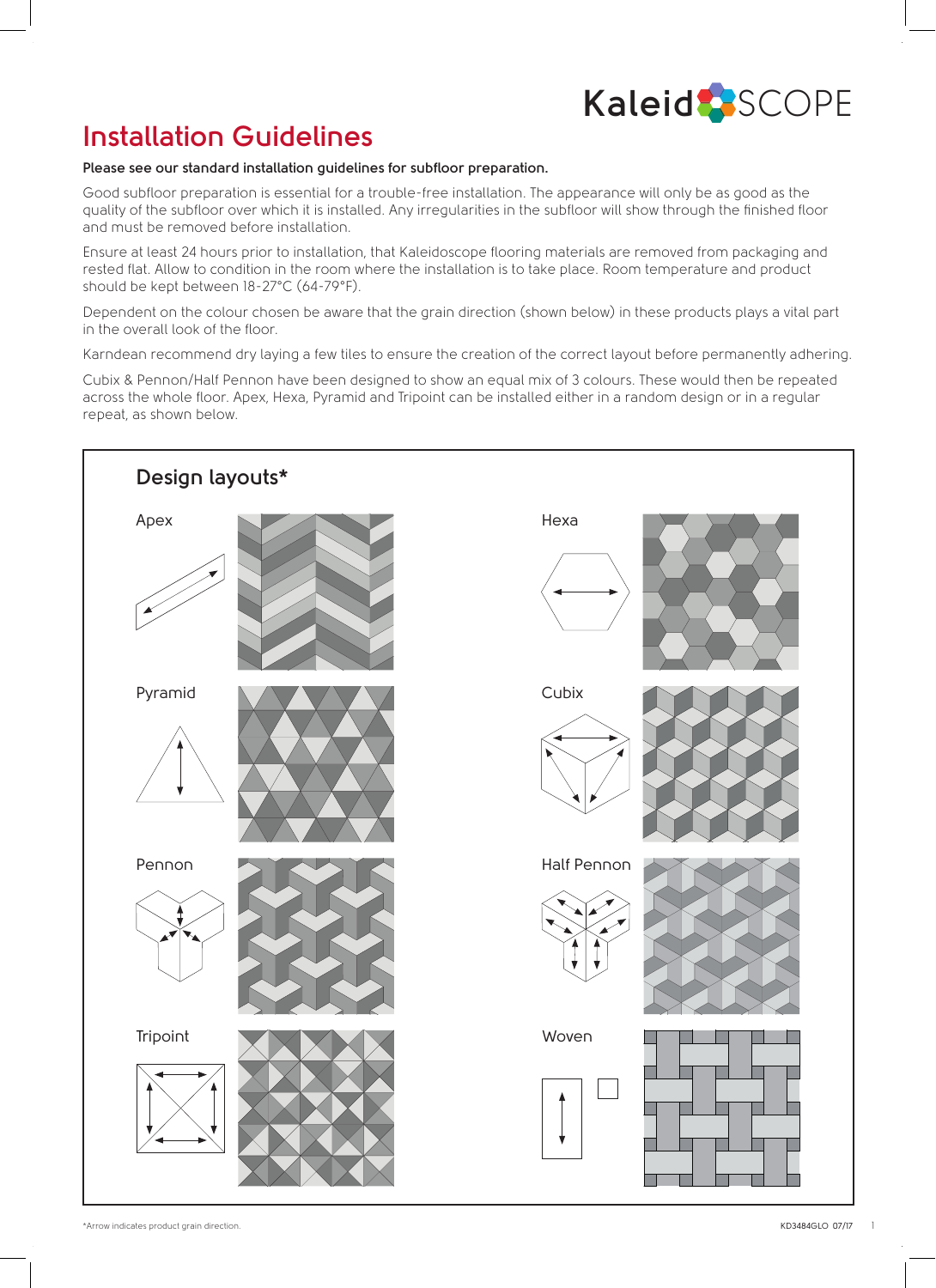### **Cubix**

A three-colour combination which makes up a hexagon but gives the illusion of cubes.

- 1. Each colour is always aligned the same way see Cubix design layout (Fig. 1).
- 2. Locate the centre of the room and draw a line A-B down the entire length of the room. Divide this line at the centre point making sure it is perpendicular to the original line. Then extend this line across the full width of the room C-D.
- 3. Assemble and dry lay the first tile and position it where the centre lines meet (Fig. 2). Continue dry laying along the full length of the floor A-B (Fig. 3). and replicate this along the line C-D.
- 4. Adhere all the remaining full tiles across the entire floor leaving all cut tiles around the perimeter unadhered.
- 5. Use the template provided to cut the perimeter tiles, then adhere.



# **Apex**

- 1. Divide the room as in Cubix using two perpendicular lines A-B and C-D.
- 2. Dry lay the chevrons as shown in either (Fig. 4) or (Fig. 5) which ever gives the best appearance one will work better than the other at the room perimeter.
- 3. Adhere all the remaining full tiles across the entire floor leaving all cut tiles around the perimeter unadhered. Dry lay perimeter cut tiles before adhering.



# **Pennon / Half Pennon**

- 1. Divide the room as in Cubix using two perpendicular lines A-B and C-D.
- 2. Dry lay all full tiles to ascertain the cut size at the perimeter (Fig. 6).
- 3. Adhere all the remaining full tiles across the entire floor leaving all cut tiles around the perimeter unadhered.
- 4. Each colour in the Pennon and Half Pennon design is laid in the same direction to ensure the pattern is repeated across the floor. Use the template to cut the perimeter tiles to the wall.
- 5. Then adhere the perimeter cut tiles.

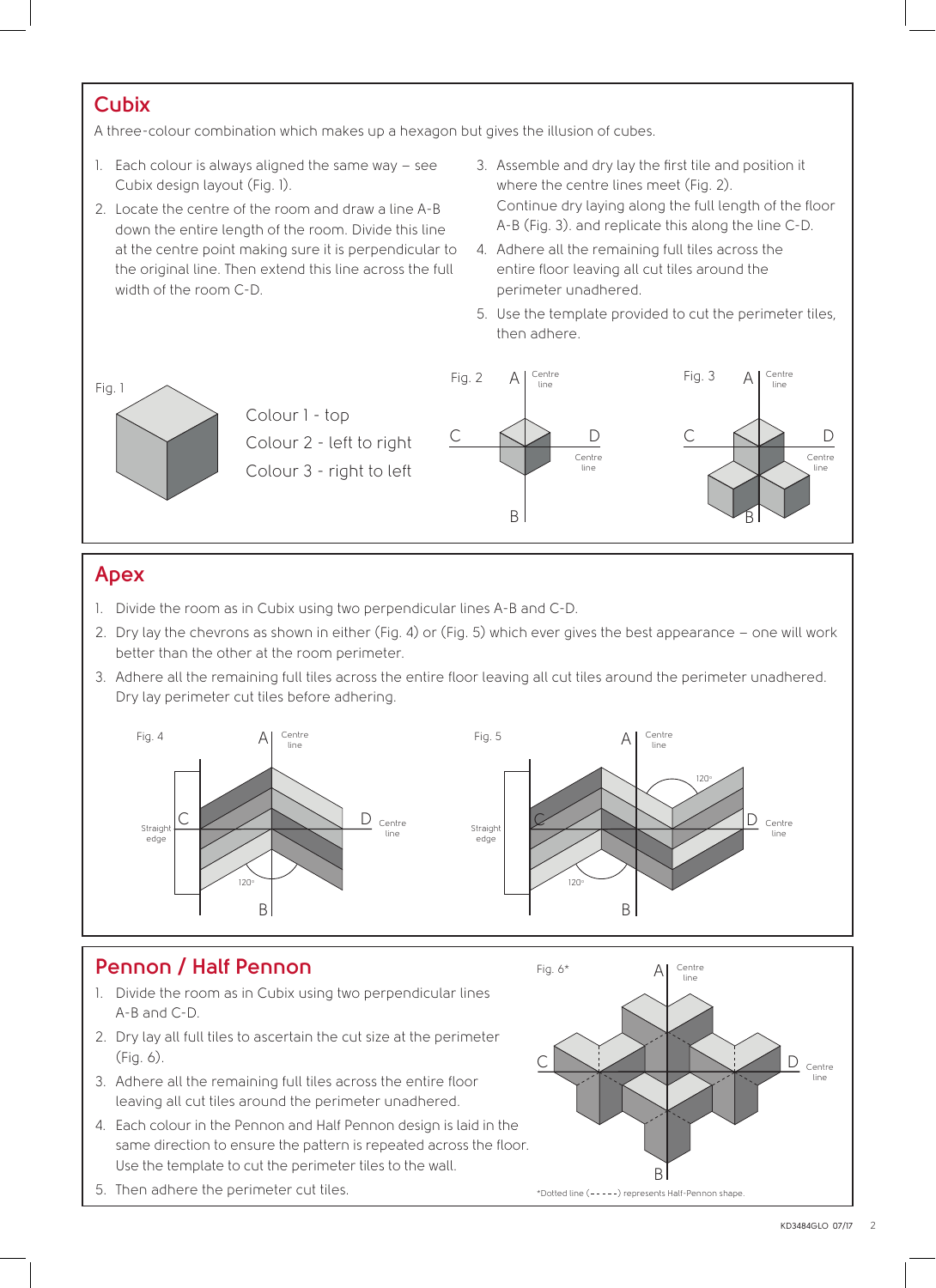#### **Hexa**

- 1. Divide the room as in Cubix using two perpendicular lines, A-B and C-D.
- 2. Then dry lay all full tiles from the centre line as shown in (Fig. 7).
- 3. Adhere all the remaining full tiles across the entire floor leaving all cut tiles around the perimeter unadhered.
- 4. Use the template provided to cut the perimeter tiles as shown in (Fig. 8).
- 5. Then adhere the perimeter cut tiles.



#### **Pyramid**

- 1. Divide the room as in Cubix using two perpendicular lines A-B and C-D.
- 2. Then dry lay all full tiles from the centre lines (Fig. 9).
- 3. Adhere all the remaining full tiles across the entire floor leaving all cut tiles around the perimeter unadhered.
- 4. Use the template provided to cut the perimeter tiles.
- 5. Then adhere the perimeter cut tiles.



# **Tripoint**

- 1. Divide the room as in Cubix using two perpendicular lines, A-B and C-D.
- 2. Then dry lay all full tiles from the centre lines as in (Fig. 10) or (Fig. 11).
- 3. Adhere all the remaining full tiles across the entire floor leaving all cut tiles around the perimeter unadhered.
- 4. Use the template provided to cut the perimeter tiles.
- 5. Then adhere the perimeter cut tiles.